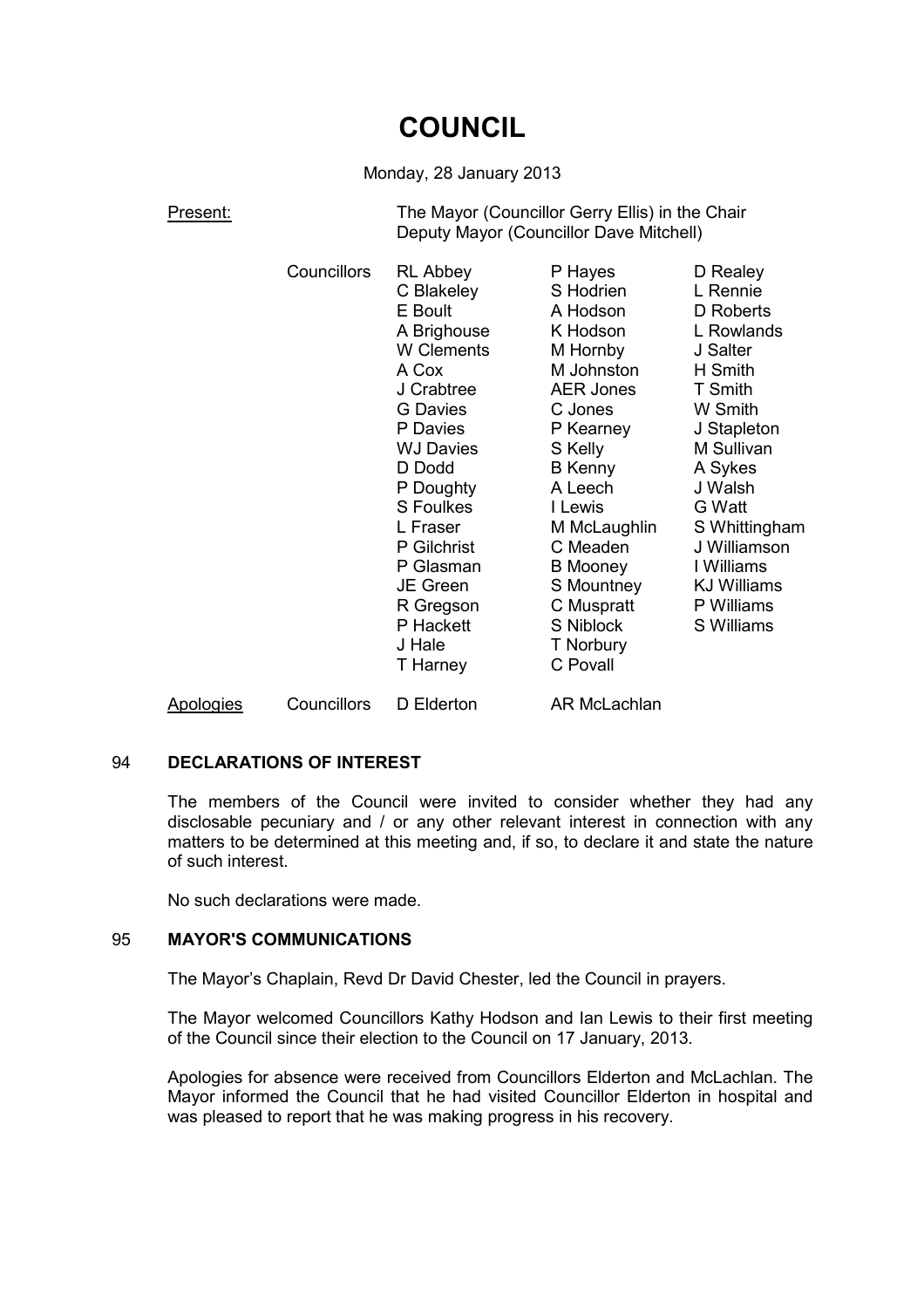## 96 **BY-ELECTION RESULTS - 17 JANUARY 2013**

The Acting Director of Law, HR and Asset Management submitted a summary of the results of the by-elections held on 17 January, 2013.

The Leader of the Conservative Group, Councillor J Green, congratulated Councillors Kathy Hodson and Ian Lewis on their election to the Council.

## **Resolved – That the report be noted.**

## 97 **PETITIONS**

In accordance with Standing order 21, the Mayor received petitions submitted by –

Councillor P Glasman on behalf of 51 signatories objecting to planning application APP/12/01520, change of a Doctor's Surgery into a Private Birthing Centre.

Councillor L Fraser on behalf of 36 signatories objecting to planning application DPP4/12/01491, extension of St Georges School.

Councillor Kathy Hodson on behalf of 690 signatories opposing the proposal to withdraw maintenance from Heswall Bowling Green.

Councillor Wendy Clements on behalf of 119 signatories opposing the proposal to withdraw maintenance from Coronation Park.

**Resolved - That the petitions be noted and referred to the appropriate chief officers in accordance with Standing Order 34.**

#### 98 **MATTERS REQUIRING APPROVAL BY THE COUNCIL**

The Leader of the Council thanked the many staff in the Department of Technical Services' Highways Section for their commitment and hard work during the recent spell of cold weather.

A number of matters were submitted for approval by the Council, as follows:

A. The Council received a report from the Interim Director of Finance together with a full detailed Council Tax Support Scheme which the Council was requested to formally adopt, giving effect to the decision of Council on 17 December, 2012 (minute 92 refers).

B. Employment and Appointments Committee – 20 December, 2012 Minute 52 - Senior Management Restructure

C. Cabinet – 20 December, 2012 Minute 149 - Delegation on Employment Issues

D. Cabinet – 24 January, 2013 Minute 165 - Collection Fund 2012/2013 Minute 166 - Council Tax Discounts – Annual Review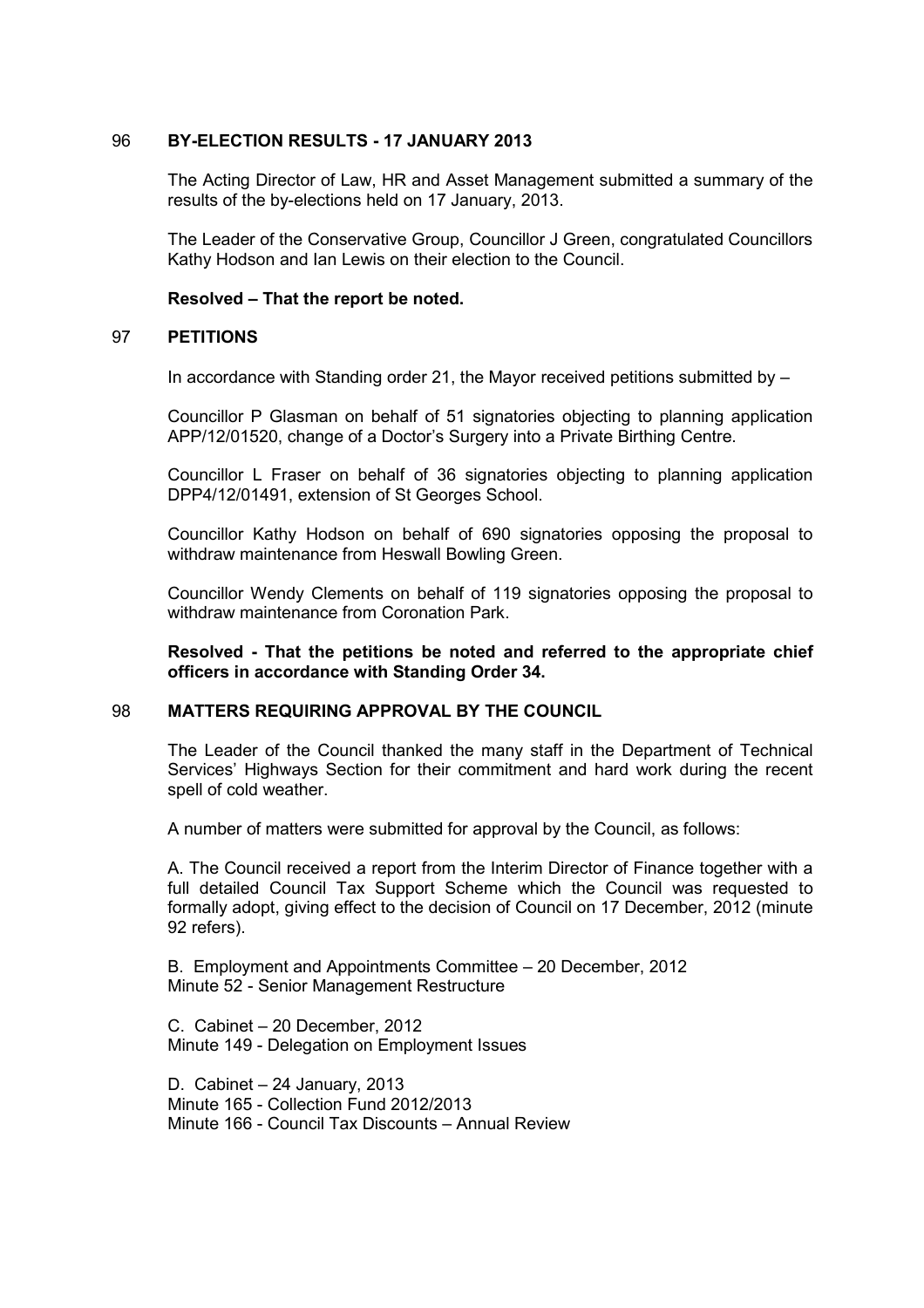#### Minute 167 - Council Tax Base

E. Employment and Appointments Committee – 24 January, 2013 Minute 57 - The Employment Contract of the Chief Executive and Head of Paid **Service** 

Each matter was moved in turn by Councillor P Davies and seconded by Councillor G Davies and after some debate on items, A, B, C and E, and Councillor P Davies having replied, it was –

## **Resolved –**

- **(1) (55:7) (One abstention) That the Local Council Tax Support Scheme, as set out in Appendix 2 to the report, be approved and adopted.**
- **(2) (62:0) (One abstention) That minute 52 (Employment and Appointments Committee – 20/12/12) - Senior Management Restructure, be approved.**
- **(3) (55:7) (One abstention) That minute 149 (Cabinet 20/12/12) Delegation on Employment Issues, be approved, but that the Chief Executive report quarterly, rather than annually to the Employment and Appointments Committee on the operation of the arrangements for conducting appeals.**
- **(4) (62:0) (One abstention) That minute 165 (Cabinet 24/1/13) Collection Fund 2012 / 2013; minute 166 (Cabinet – 24/1/13) - Council Tax Discounts – Annual Review; and minute 167 (Cabinet – 24/1/13) - Council Tax Base, be approved.**

Prior to a vote on item E (Minute 57 (Employment and Appointments Committee – 24/1/13) -The Employment Contract of the Chief Executive and Head of Paid Service), Councillor Green along with five Conservative Members, asked that a 'card vote' be recorded.

The Council divided as follows –

For the Motion (36) Councillors RL Abbey, J Crabtree, G Davies, P Davies, WJ Davies, D Dodd, P Doughty, S Foulkes, P Glasman, RJ Gregson, P Hackett, S Hodrien, M Johnston, AER Jones, C Jones, B Kenny, A Leech, M McLaughlin, CM Meaden, B Mooney, C Muspratt, S Niblock, T Norbury, D Realey, DE Roberts, J Salter, H Smith, PA Smith, W Smith, J Stapleton, M Sullivan, J Walsh, S Whittingham, I Williams, KJ Williams and J Williamson.

Against the Motion (26) Councillors C Blakeley, E Boult, A Brighouse, W Clements, T Cox, L Fraser, PN Gilchrist, JE Green, J Hale, T Harney, P Hayes, AC Hodson, K Hodson, M Hornby, P Kearney, SE Kelly, I Lewis, GD Mitchell, SR Mountney, Mrs C Povall, Mrs L Rennie, SL Rowlands, A Sykes, GCJ Watt, Mrs PM Williams and S Williams.

One abstention, Councillor GJ Ellis.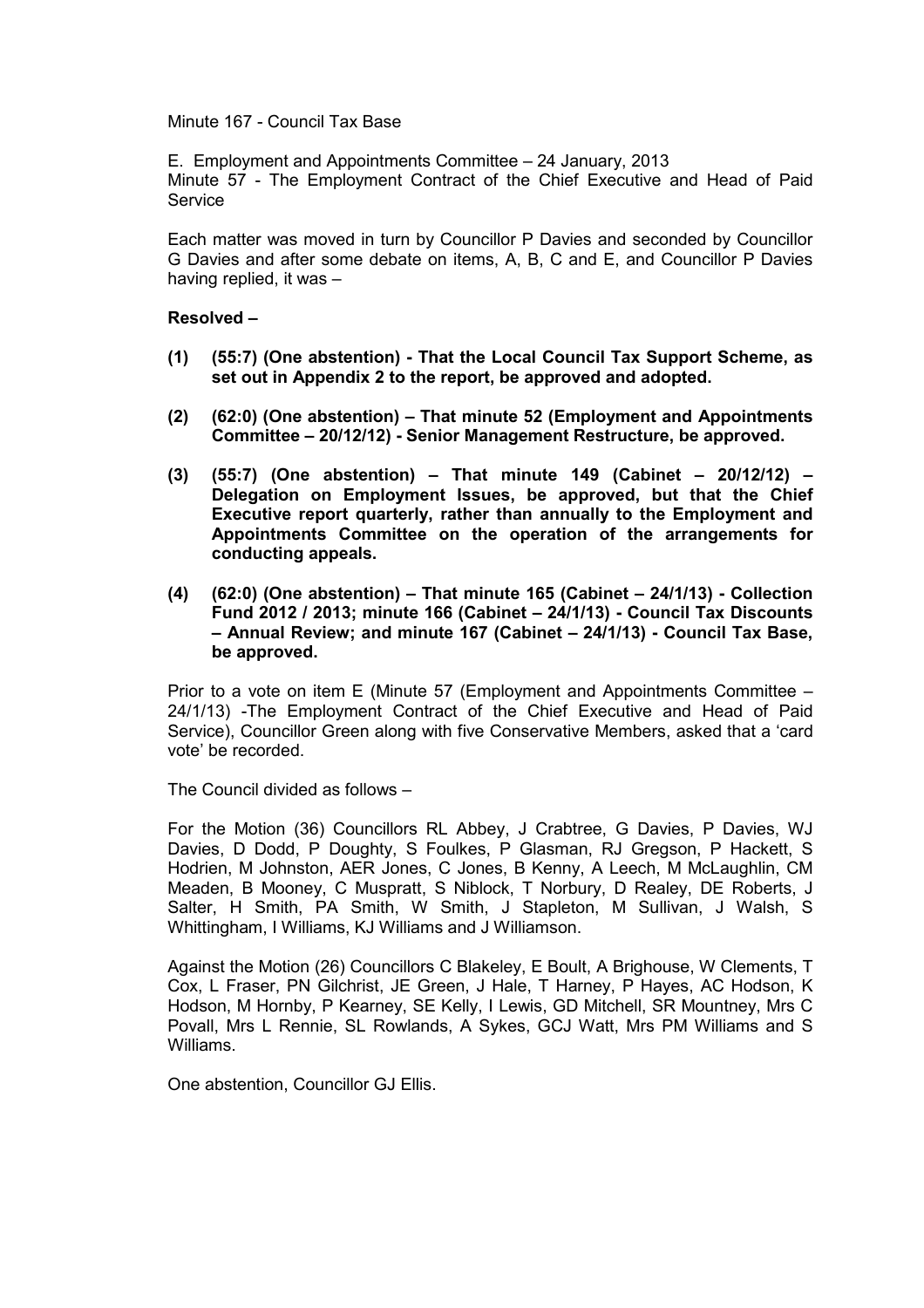## **(5) (36:26) (One abstention) – That minute 57 (Employment and Appointments Committee – 24/1/13) -The Employment Contract of the Chief Executive and Head of Paid Service, be approved.**

The Chief Executive, having withdrawn from the chamber for the debate and vote on this item, then returned to the chamber. The Leader of the Council congratulated Mr Burgess on his permanent appointment. Mr Burgess thanked the Council for approving his permanent appointment and stated that he would continue to work with all political parties on the Council.

## 99 **MATTERS REFERRED FROM OVERVIEW AND SCRUTINY COMMITTEES**

**Resolved – That the following minutes on 'Budget 2013/16 – Initial Proposals' be noted:** 

- **Minute 44 Health and Well Being Overview and Scrutiny Committee 14 January, 2013**
- **Minute 44 Economy and Regeneration Overview and Scrutiny Committee 16 January, 2013**
- **Minute 50 Children and Young People Overview and Scrutiny Committee 21 January, 2013**
- **Minute 54 Council Excellence Overview and Scrutiny Committee 22 January, 2013**
- **Minute 47 Sustainable Communities Overview and Scrutiny Committee 24 January, 2013**

## 100 **ALLOCATION OF COMMITTEE PLACES AND VACANCIES**

Following the results of the by-elections held on 17 January 2013, the Council was requested to give consideration to the allocation of Committee places for meetings to the end of the current municipal year.

A note from the Acting Director of Law, HR and Asset Management proposed a reduction of one place for the Labour Group of overall Committee places.

The Council was also requested to deal with a number of appointments, as follows:

#### **Committees**

## **1. Audit and Risk Management Committee**

Councillor Tony Cox to replace former Councillor D McCubbin

## **2. Employment and Appointments Committee**

Councillor Tony Smith to replace Councillor Jean Stapleton as a deputy

#### **3. Licensing Act 2003 Committee**

Councillor Ian Lewis to replace former Councillor D McCubbin